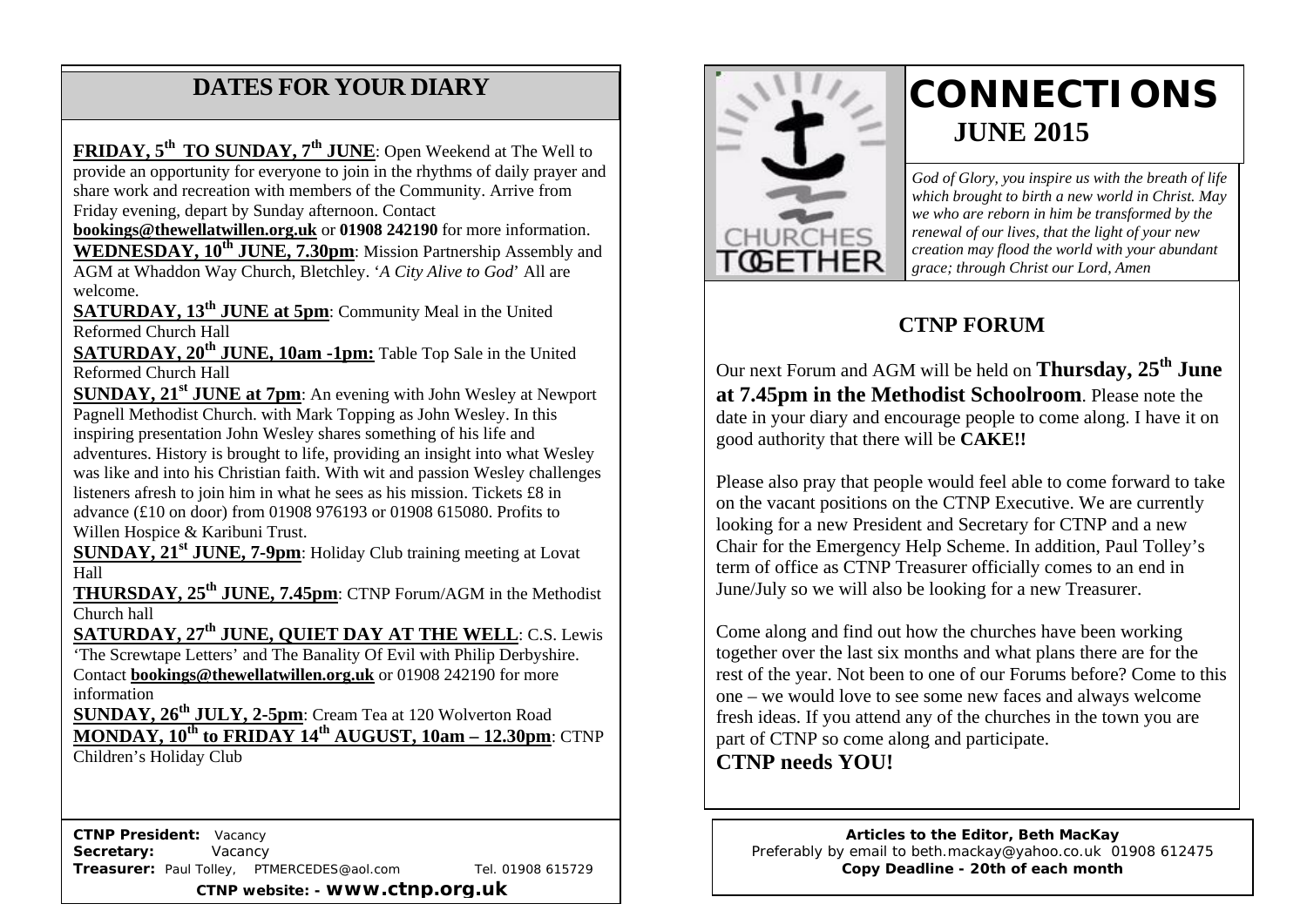#### mee **LETTER FROM A MINISTER**

Following the election I am struck by the discussions and postings and conversations I have been hearing, reading and having. I am struck by the fact that people are showing an interest in, a concern about and a growing awareness of the effect of politics on society. For many years there has been a growing sense of helplessness and a feeling of disengagement. I feel that with this election, both locally and nationally, the tide is beginning to turn.

I am not sure if you saw the posting by the URC minister Mike Walsh whose post election letter to David Cameron was shared over 100,000 times on Facebook and made its way into the papers. This was a piece which shared concerns for the impact of policies on the weakest and most vulnerable of society, the ones we should be protecting not vilifying. And then the Joint Public Issues Team, made up of the United Reformed Church, Baptist Union, Church of Scotland and Methodist Church, wrote an open letter to the Prime Minister asking him to support the most vulnerable.

Who knows what the next 5 years will bring with a Conservative majority Government? We haven't had one for 20 years so we do not really know. But whatever it brings, we need to be prepared to speak up, be heard, find ways to engage with politics and policy to make the voices of the unheard heardlocally, nationally and globally. We are all in this together and if we talk, act and pray together over issues that affect all of us or some of us or even a few of us, then we can make a difference and we can turn the tide from seeking the best for self to seeking the common good for humankind. And it is things like that which lead to change and bring hope and reflect the teachings of Jesus, which Christians believe are the model for living well in community together.

What will you do?

Blessings, *Rev Jenny. Mills United Reformed Church*

#### **MANDY'S TRIP TO ROMANIA**

Mandy Pateman is flying out to Romania on  $25<sup>th</sup>$  July to help at a children's camp which is being run by GNfR – **www.stpetersparish.info/GNfR**. This camping trip is a time when the children can be away from the varying hardships of their home lives. All the families struggle with extreme poverty and many of the children will go to the camp with only the clothes they are wearing. There is a great need for all children's clothes (aged 2-18) but in particular for teenagers' sizes as they are often missed out. Pants and socks are needed and also children's vitamins.

Mandy will be collecting new clothes (the Romanian government stipulates that they must be new) which she will send ahead via courier. Closing date for receipt of clothes is  $10<sup>th</sup>$  June.

If you are able to help out by donating any item of clothing, children's multivitamins or a financial contribution towards a child going on the camp which costs £60 per child, please contact Mandy on **01908 218679**.

...........................................................................................................................

### **COMMUNITY MEAL Saturday 13th June at 5pm.**

#### **Fancy a night off cooking for the family? Fancy sitting down to a meal with a bunch of people?**

Come along to the United Reformed Church Hall (under the archway opposite Nationwide). Bring a pudding, bring some friends and sit down with others to eat together and share conversation. No charge, all ages welcome! Ending by 7pm. For catering purposes, please let us know you are coming: **revdjmills@btinternet.com** or call **07703485017**. Gluten free and vegetarian options will be available.

#### **TABLE TOP SALE Saturday, 20th June 10am-1pm United Reformed Church Hall**

Clothes, toys, books, bric-a-brac and much much more... Tea, coffee and home-made cakes will also be served. All proceeds to the United Reformed Church Hall redevelopment For more information or to reserve a table, contact cathy68@tiscali.co.uk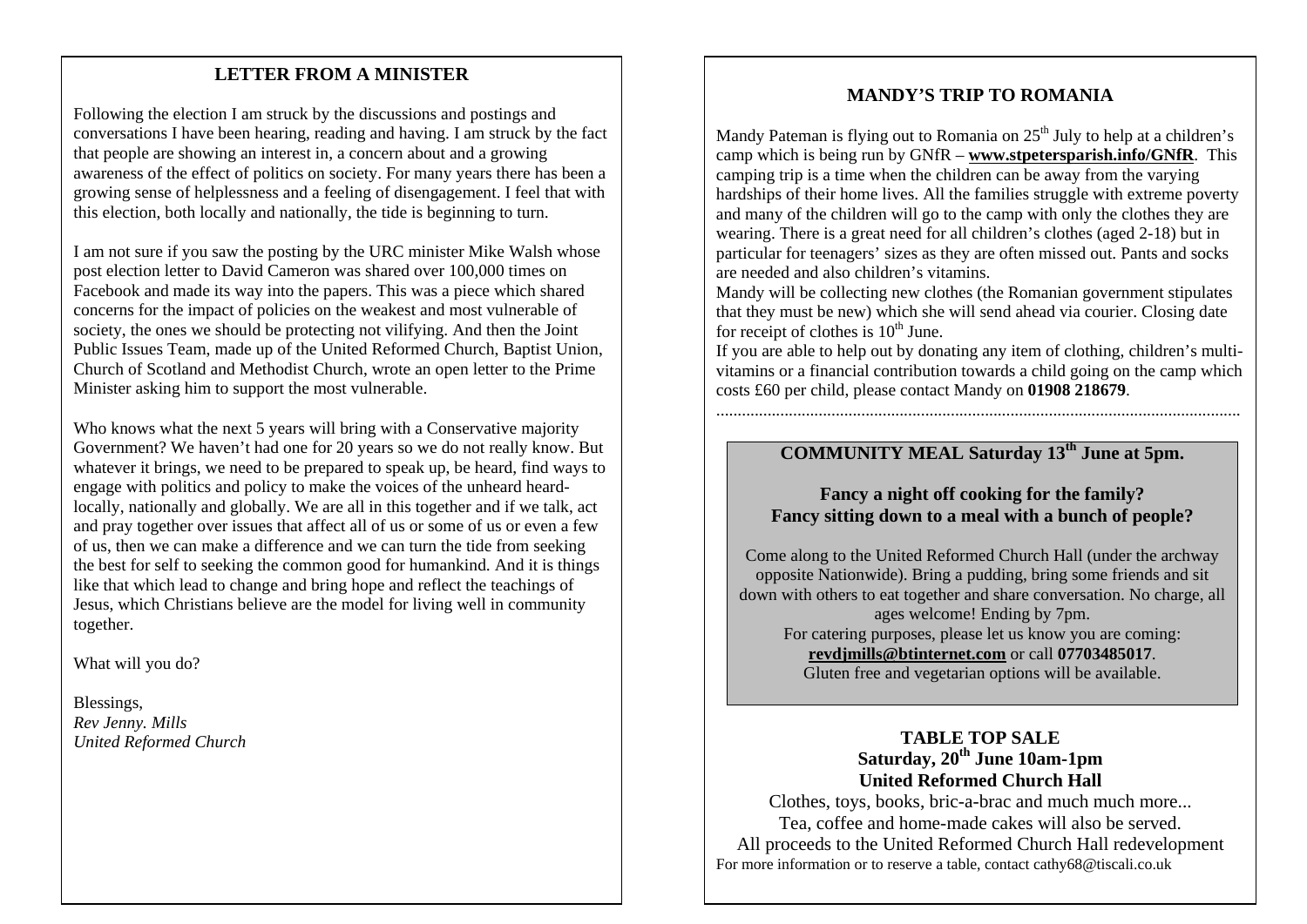#### **CREAM TEAS**

Come and enjoy a delicious Cream Tea and good company in the garden of Ralph and Jennifer Mazzone at 120, Wolverton Road, Newport Pagnell on Sunday, July 26th from 2 pm – 5 pm. There will be a raffle. Everyone is welcome. Proceeds for Mother's Union projects.

#### **QUIZ NIGHT AT BROOKLANDS**

I am pleased to announce that the quiz night at Brooklands on  $16<sup>th</sup>$  May raised £148 towards the Christian Aid 'Food for Change' project. With Gift Aid this will rise to £185. Special thanks to Bill Watson for organising a fun evening. Thanks also to everyone who supported this event. *Paul Tolley*

#### **KEECH HOSPICE CARE**

I've been asked by Keech Hospice Care to include a short article in Connections about the work they do. Many of us have, I'm sure, visited their charity shop on the High Street, and I know that others amongst us have experienced their support and compassionate care in a more personal way.

Keech Hospice Care provides emotional support for children diagnosed with life-limiting conditions. Our aim is to help patients enjoy the highest quality of life. while providing vital support for their family and friends. At Keech Hospice Care we can't add days to life, but we can add life to days.



"*Keech is so important to all of us as a family. We love coming to Tots and Toys because it allows Megan social time where she is treated like a normal little girl, and for us as parents, not just for social interaction, but we are also learning how many things we can do with our daughter. We have had lots of fun making special memories as a family*."

For more information about Keech Hospice Care and ways in which you may be able to help, visit their website at **www.keech.org.uk**.



**Landlubbers** is a five-day fun filled holiday club for around 150 primary school-age children. It has a pirate theme and follows Paul's life from Philippians and Acts. We have video characters, Poop and Dec who star in 'I'm a pirate, get me out of here'!

We are still looking for more volunteers to help with this. Whatever your skills there's a role for you. If this is all new to you don't worry, we will support you. We are all in this together. Roles include: teaching team leaders; apprentice helpers; drama; music; cooking; crèche, tidy-up people, practical helpers who cut things out etc. If you are new to children's work we will give you a supportive role and put you through a DBS check.

Children will be divided into groups of roughly 10 and each group will have a leader and helpers. Children will enjoy crafts, teaching and refreshments in the groups and at other times we all gather together for teaching, games and fun led from the front. You'll be in good company. In the midst of serving children the volunteers have a lot of fun. It's great to work together and by the end of the week you will have made new friends.

To help us with our planning, we ask all volunteers **to please sign up as soon as possible to enable us to finalise teams**. There should be forms available in all the churches for you to fill in to register your desire to help or you can send an email to **jack.walker@talk21.com** or come by the office at Lovat Hall.

A training meeting has been arranged for **Sunday, 21st June, 7-9pm** at Lovat Hall. Here you can get up to speed by meeting your team, touring the venues and reviewing our materials.

**Holiday Club 2015 10th-14th August, 10am-12.30 at Lovat Hall For primary school aged children who attend reception through to year six. Registration for children is now open via Cambourne Travel Agency up to 30th June** (Registration forms also available from **www.ctnp.org.uk**)